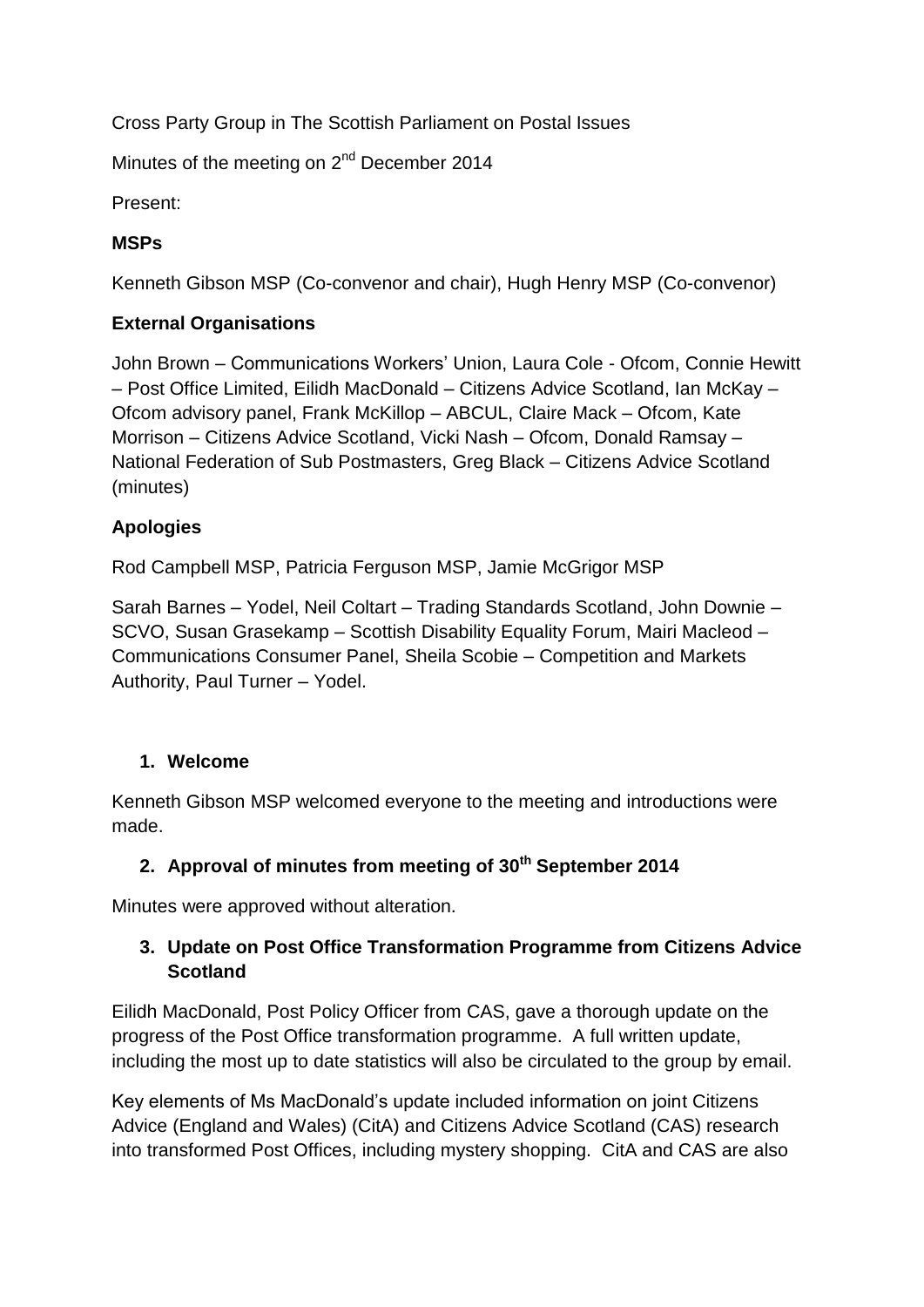looking into commissioning research into customer experience in Post Office locals and mains.

# **4. Post Office Card Account (POCA) research update from Citizens Advice Scotland**

Run together with the previous item, Eilidh MacDonald gave an update on the progress of CAS and CitA research into the POCA, and how this might feed into a successor strategy in development. The research will be weighted so we will be able to get a picture of the situation specifically in Scotland, but the overall aims of the research are to find out how people use the POCA, what value they see in it, what the limitations are and what functionality they would like to have, and how any of these might be affected by the introduction of the Universal Credit.

Ms MacDonald also updated the group about a survey of Sub Postmasters planned for the new year, this will look to ascertain the value this group sees in the POCA. The hope is that this survey should capture the social value that the POCA has and capture more information on the social interaction between POCA users and Post Office staff.

Connie Hewitt indicated that Post Office Limited (POL) would be happy to assist both these pieces of research in any way it could.

# **5. Credit Union and Post Office Partnership working – update and discussion with Frank McKillop, ABCUL**

Frank McKillop gave the group a thorough overview of the credit union business model, and some key statistics – including the fact that 7% of the Scottish population are members of credit unions (behind only Poland, Republic of Ireland and Northern Ireland in Europe), and that they provide good savings and relatively affordable credit options for people.

Mr McKillop informed the group that although there was now 100% coverage for credit unions in Scotland (and there are over 100 operating) they are too often difficult to access in rural areas (of all the Credit Unions operating in Scotland, well over half are in Strathclyde, meaning good coverage there, but potentially sparse elsewhere.)

At present, Credit Unions are looking to develop shared technology (and shared procurement) to allow them to service one another's customers (and reduce costs). This should make credit union's services more convenient and better suited to their clients. Particularly in rural areas, this technology could lead to a convergence of interests with Post Offices, as it would allow Post Offices to act as credit union 'branches'.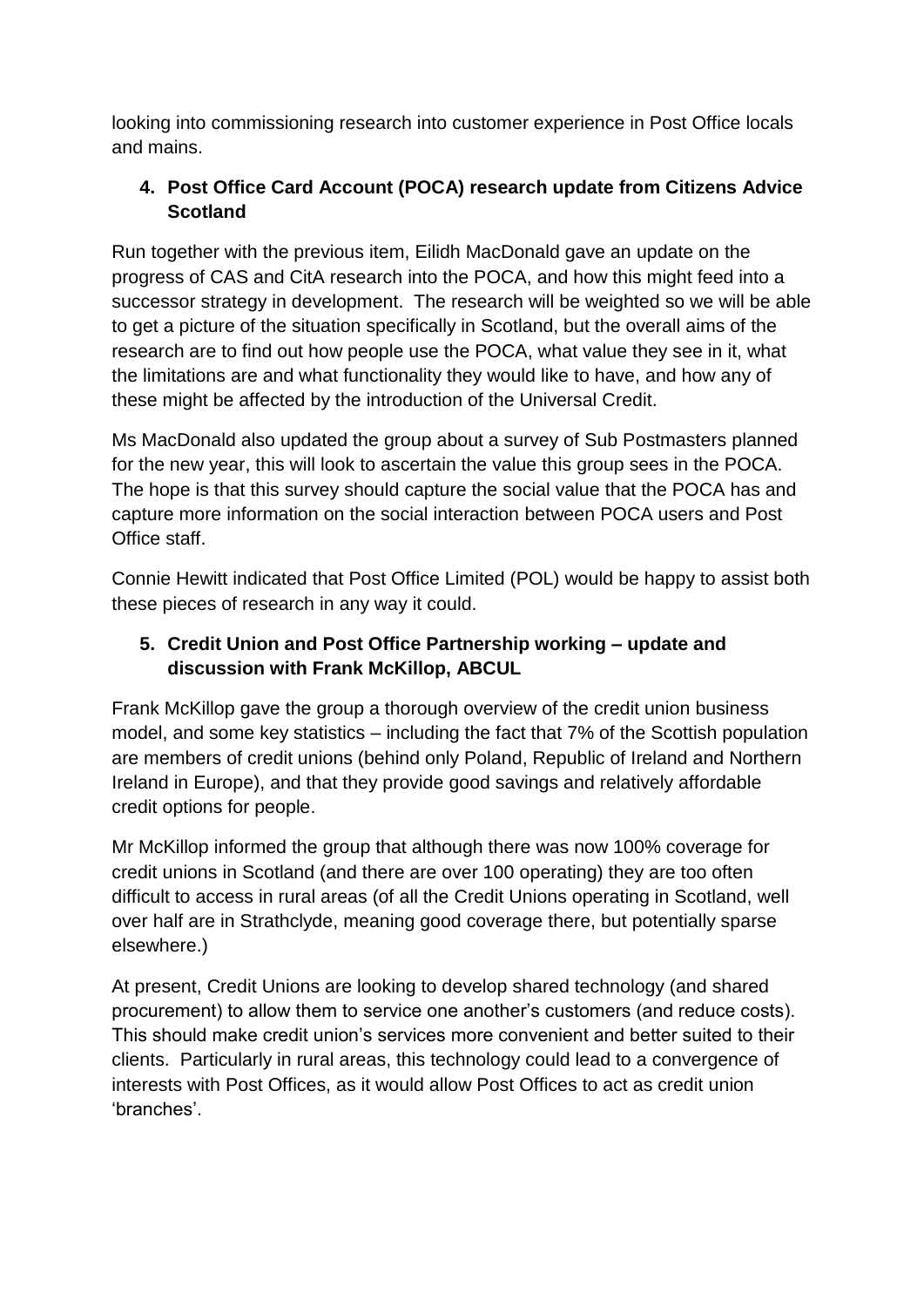Mr McKillop drew the group's attention to the example of a model used in Pollok (where a credit union and Post Office share premises). Although this could not be widely rolled out, it does provide evidence that these are workable partnerships.

Various members around the table raised a number of points, though all were positive about further exploring the opportunities of a Post Office-Credit Union partnership. Hugh Henry MSP in particular was concerned about Credit Unions entering into Commercial Partnerships (and if this was legally possible). Mr McKillop was sympathetic to the concern, but said that he was hopeful that this sort of issue could be worked through,

## **6. Mail market competition and the Universal Service Obligation (USO) discussion.**

Kate Morrison from CAS began by updating the group on CAS's understanding of the most recent developments in the field of mail market competition, in the light of Royal Mail and Ofcom's recent announcements, before suggesting Ofcom to update the group. Ms Morrison said that her colleagues would be giving evidence to the Business, Innovation and Skills select Committee on Wednesday 10<sup>th</sup> December at Westminster. Given the current available evidence, she said that CAS recognised the USO as a key consumer concern, but does not believe it is currently under threat from competition. Rather, the main issue facing the USO was an ongoing decline in mail volumes.

Vicki Nash from Ofcom reiterated Ofcom's position that it had not found the USO to be under threat at present – though Ofcom would keep it under review. Ofcom found that Royal Mail was dominant in the end-to-end market, but suggested to members of the group that they may want to see Ofcom's consultation on the Royal Mail's pricing review (open until the end of February,

[http://stakeholders.ofcom.org.uk/consultations/rm-access-pricing/\)](http://stakeholders.ofcom.org.uk/consultations/rm-access-pricing/) and also referred to Ofcom's news release [\(http://media.ofcom.org.uk/news/2014/post-update/\)](http://media.ofcom.org.uk/news/2014/post-update/). She also said that Chris Rowsell, Ofcom's Competition Policy Director specialising in Post, would be happy to come and speak to a future meeting.

Hugh Henry MSP, John Brown from the CWU and Kenneth Gibson MSP all expressed concerns at the threat they saw from mail market competition in undermining Royal Mail and the USO as a whole. John Brown also expressed concern at the lack of transparency in Royal Mail's figures, and that Royal Mail was being asked to make efficiencies where there were none, or in the wrong areas. Concerns around Royal Mail's competitors' terms and conditions and practices were also raised.